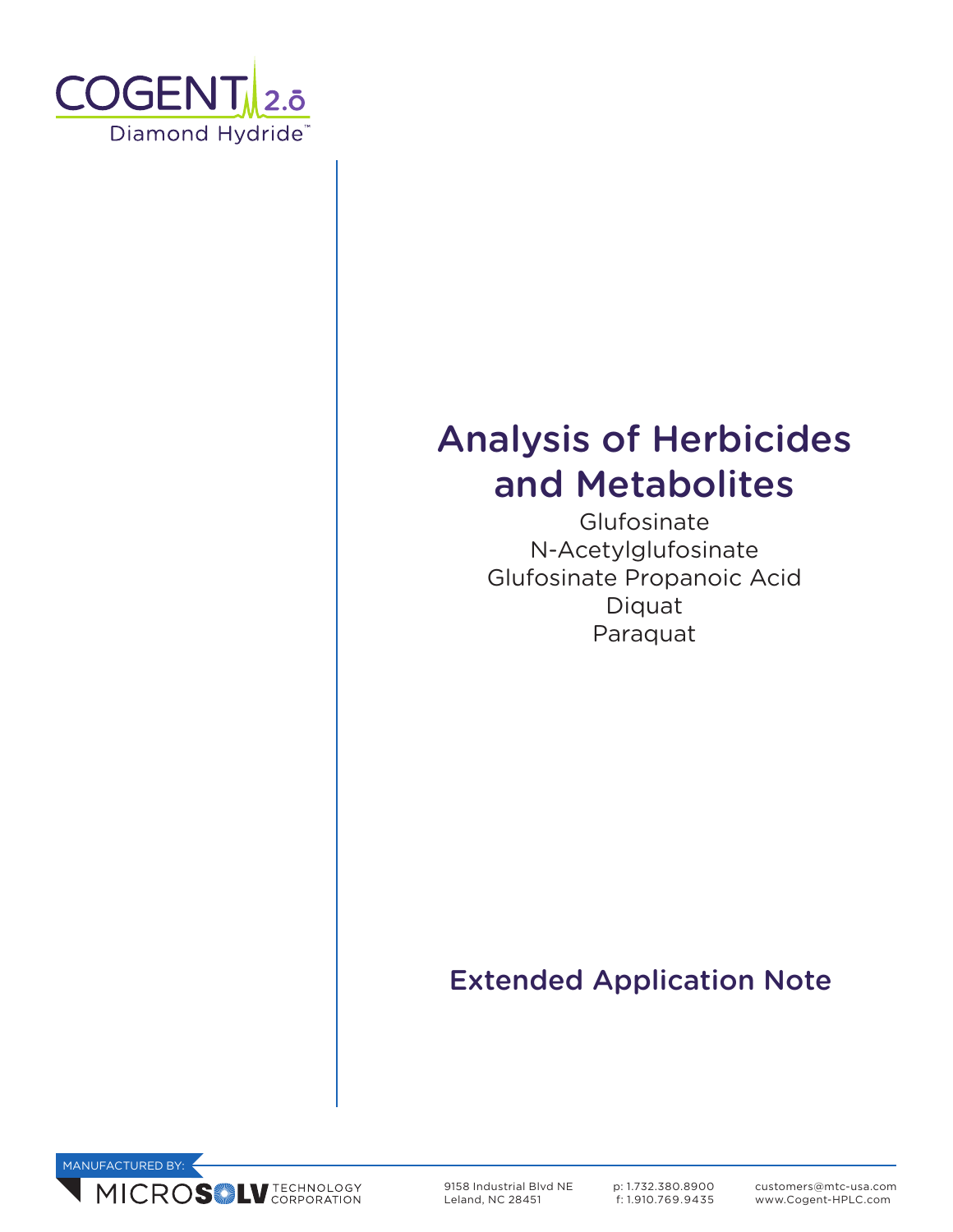

### Introduction

The use of herbicides can be a controversial issue. Although they can be effective in preventing weeds from destroying agricultural crops, there are a number of possible adverse effects. First, the weeds themselves may develop resistance to the herbicides over time. The introduction of herbicides with an alternative mode of action such as glufosinate was spurred by such resistance in the case of glyphosate. Second, the toxicity of these compounds is not limited to plants but has also been demonstrated in the case of animals and humans. This may become an issue where the herbicides end up in soil and waters.

Two primary metabolites of glufosinate are N-acetylglufosinate and glufosinate propanoic acid. Due to the potentially toxic nature of these herbicides, analysis of their metabolites in a variety of sample matrices may be required. However, all three compounds are quite polar and therefore difficult to retain with conventional reversed phase chromatography. Ion-pairing agents may be used to increase retention, but these additives are not amenable to LC-MS.

Other notable herbicides include diquat and paraquat. These two compounds are permanently charged cationic amines and can be problematic in chromatographic separations. The structures of all five compounds are shown in Figure 1.

## Experimental

#### **Materials**

Glufosinate (1720.64 ppm), N-acetylglufosinate (639.2 ppm), and glufosinate propanoic acid (1302.5 ppm) stock solutions were diluted 1:100 with a diluent of 4:1 DI H<sub>2</sub>O: methanol. For a separate mixture, stock solutions of paraquat 2432.4 (ppm) and diquat 2037.9 (ppm) were diluted 1:100 with the same diluent. Paraquat and diquat were stored in plastic vials as they bind tightly to glass.

#### Instrumentation

Detection was achieved using an ESI – POS – Agilent 6210 MSD TOF mass spectrometer. The mobile phase solvents were A: DI  $H_2O$  / 0.1% formic acid and B: acetonitrile/ 0.1% formic acid. In the case of the glufonsinate and metabolites, negative ion mode was also investigated in which case the mobile phase solvents were A: 10mM ammonium acetate and B: 95% Acetonitrile/ 5% DI H<sub>2</sub>O/ 10 mM ammonium acetate ( $v/v$ ).

The gradients for each analysis were as follows:

| Glufosinate<br>& Metabolites |    | Glufosinate<br>& Metabolites |    | Diguat & Paraguat |    |
|------------------------------|----|------------------------------|----|-------------------|----|
| <b>Negative Ion Mode</b>     |    | <b>Positive Ion Mode</b>     |    | Positive Ion Mode |    |
| Time (min)                   | %B | Time (min)                   | %B | Time (min)        | %B |
|                              | 90 | Ω                            | 80 |                   | 90 |
|                              | 90 |                              | 80 |                   | 90 |
| 1.2                          | 5  | $1.5\,$                      | 5  | 1.2               | 5  |
| 5                            | 5  | 5                            | 5  | 5                 | 5  |
| 6                            | 90 | 6                            | 80 | 6                 | 90 |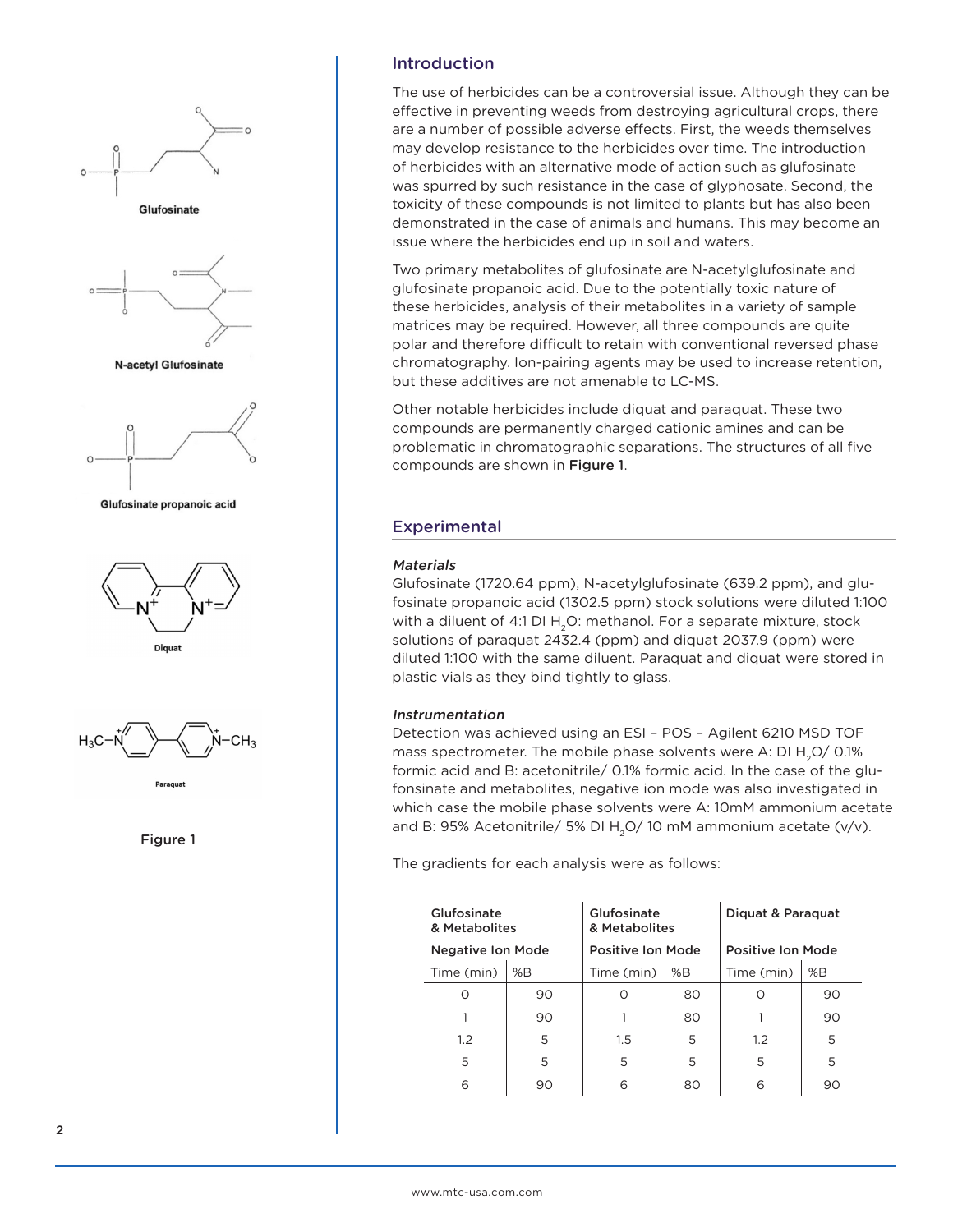

#### Sample Preparation

The Diamond Hydride 2.o™ 2.1 x 50 mm column was used for glufosinate and metabolites in negative mode as well as for the diquat/paraquat separation. For glufosinate and metabolites in positive mode, the Diamond Hydride™ 4µm 2.1 x 150 mm column was used instead. In all cases, the flow rate was 0.4 mL/min.

#### Results and Discussion

For glufosinate and metabolites, negative ion mode was first investigated. The data is shown in Figure 2.



The use of ammonium acetate in the mobile phase (suitable for analyses in negative ion mode) produced analyte peaks of excellent efficiency and as well as symmetry. Each analyte peak can be isolated with the use of an extracted ion chromatogram (EIC). Although the peaks maynot be chromatographically separated, specificity can be obtained with the EICs. Still, analysts may require chromatographic separation if they are using another detection mode such as ELSD or CAD. To this end, we also wanted to demonstrate that this could also be achieved under suitable conditions.

The analytes contain both positively and negatively ionizable moieties and therefore should be readily detectable using either positive or negative ion mode. A formic acid additive was chosen for studies conducted in positive mode. Figure 3 shows the separation obtained under these conditions.

Here the tradeoff is in terms of efficiency and peak shape. Although the peaks are not quite as sharp and symmetrical as with the negative ion method, chromatographic separation is obtained. Every analyst may have different analysis goals and may find one of these methods more useful than the other. For LC-MS analyses, the sharper peaks lead to greater sensitivity which may be a priority in many applications. The chromatographic separation may not be necessary at all. Nonetheless, it is important to demonstrate that the Diamond Hydride™ column can not only retain these polar compounds, it can separate them as well.